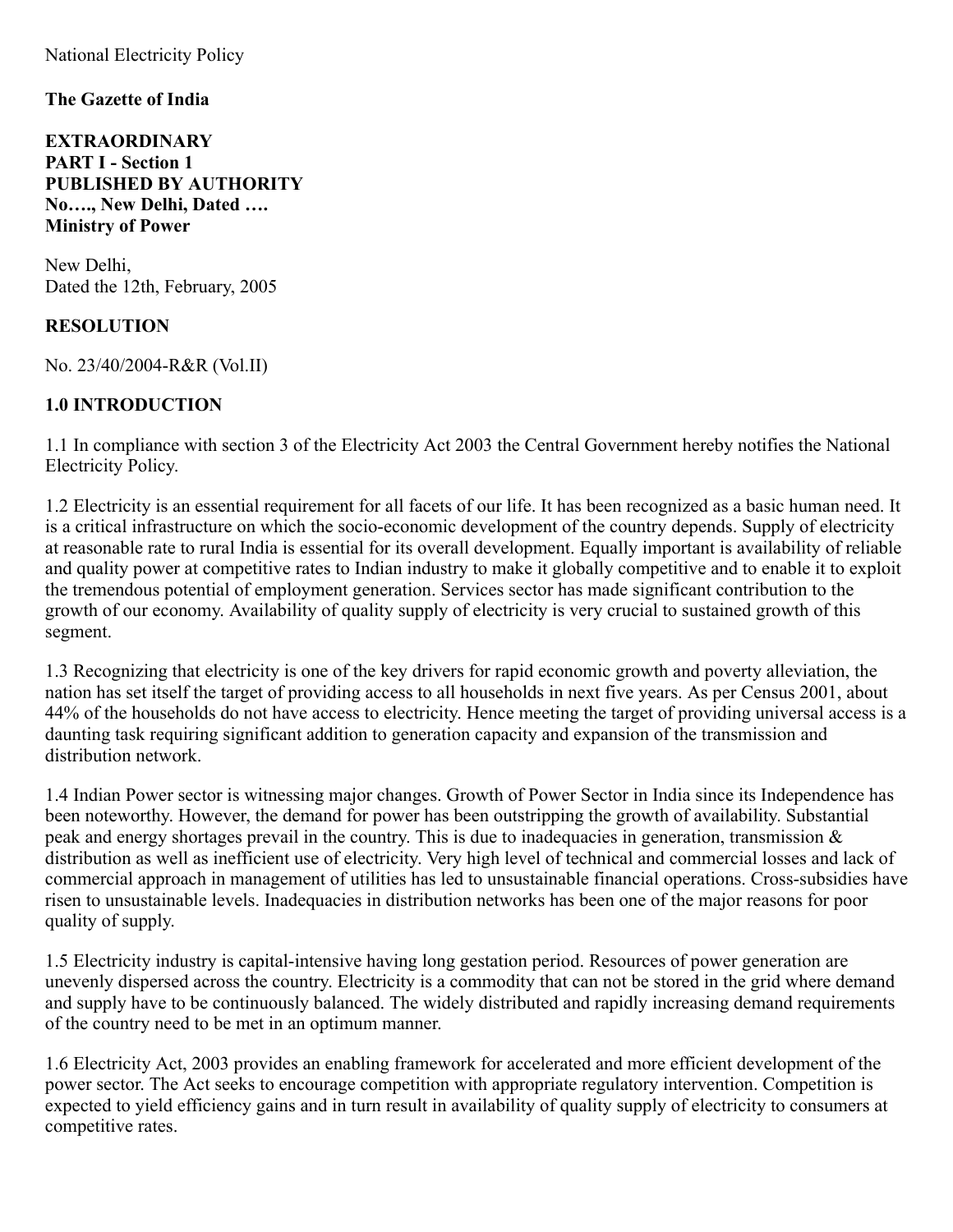1.7 Section 3 (1) of the Electricity Act 2003 requires the Central Government to formulate, inter alia, the National Electricity Policy in consultation with Central Electricity Authority (CEA) and State Governments. The provision is quoted below:

*"The Central Government shall, from time to time, prepare the National Electricity Policy and tariff policy, in consultation with the State Governments and the Authority for development of the power system based on optimal utilization of resources such as coal, natural gas, nuclear substances or materials, hydro and renewable sources of energy".*

Section 3 (3) of the Act enables the Central Government to review or revise the National Electricity Policy from time to

time.

1.8 The National Electricity Policy aims at laying guidelines for accelerated development of the power sector, providing supply of electricity to all areas and protecting interests of consumers and other stakeholders keeping in view availability of energy resources, technology available to exploit these resources, economics of generation using different resources, and energy security issues.

1.9 The National Electricity Policy has been evolved in consultation with and taking into account views of the State Governments, Central Electricity Authority (CEA), Central Electricity Regulatory Commission (CERC) and other stakeholders.

## **2.0 AIMS & OBJECTIVES**

The National Electricity Policy aims at achieving the following objectives:

- Access to Electricity Available for all households in next five years
- Availability of Power Demand to be fully met by 2012. Energy and peaking shortages to be overcome and adequate spinning reserve to be available.
- Supply of Reliable and Quality Power of specified standards in an efficient manner and at reasonable rates.
- Per capita availability of electricity to be increased to over 1000 units by 2012.
- Minimum lifeline consumption of 1 unit/household/day as a merit good by year 2012.
- Financial Turnaround and Commercial Viability of Electricity Sector.
- Protection of consumers' interests.

# **3. NATIONAL ELECTRICITY PLAN**

3.1 Assessment of demand is an important pre-requisite for planning capacity addition. Section 3 (4) of the Act requires the Central Electricity Authority (CEA) to frame a National Electricity Plan once in five years and revise the same from time to time in accordance with the National Electricity Policy. Also, section 73 (a) provides that formulation of short-term and perspective plans for development of the electricity system and coordinating the activities of various planning agencies for the optimal utilization of resources to subserve the interests of the national economy shall be one of the functions of the CEA. The Plan prepared by CEA and approved by the Central Government can be used by prospective generating companies, transmission utilities and transmission/distribution licensees as reference document.

3.2 Accordingly, the CEA shall prepare short-term and perspective plan. The National Electricity Plan would be for a short-term framework of five years while giving a 15 year perspective and would include:

- Short-term and long term demand forecast for different regions;
- Suggested areas/locations for capacity additions in generation and transmission keeping in view the economics of generation and transmission, losses in the system, load centre requirements, grid stability, security of supply, quality of power including voltage profile etc. and environmental considerations including rehabilitation and resettlement;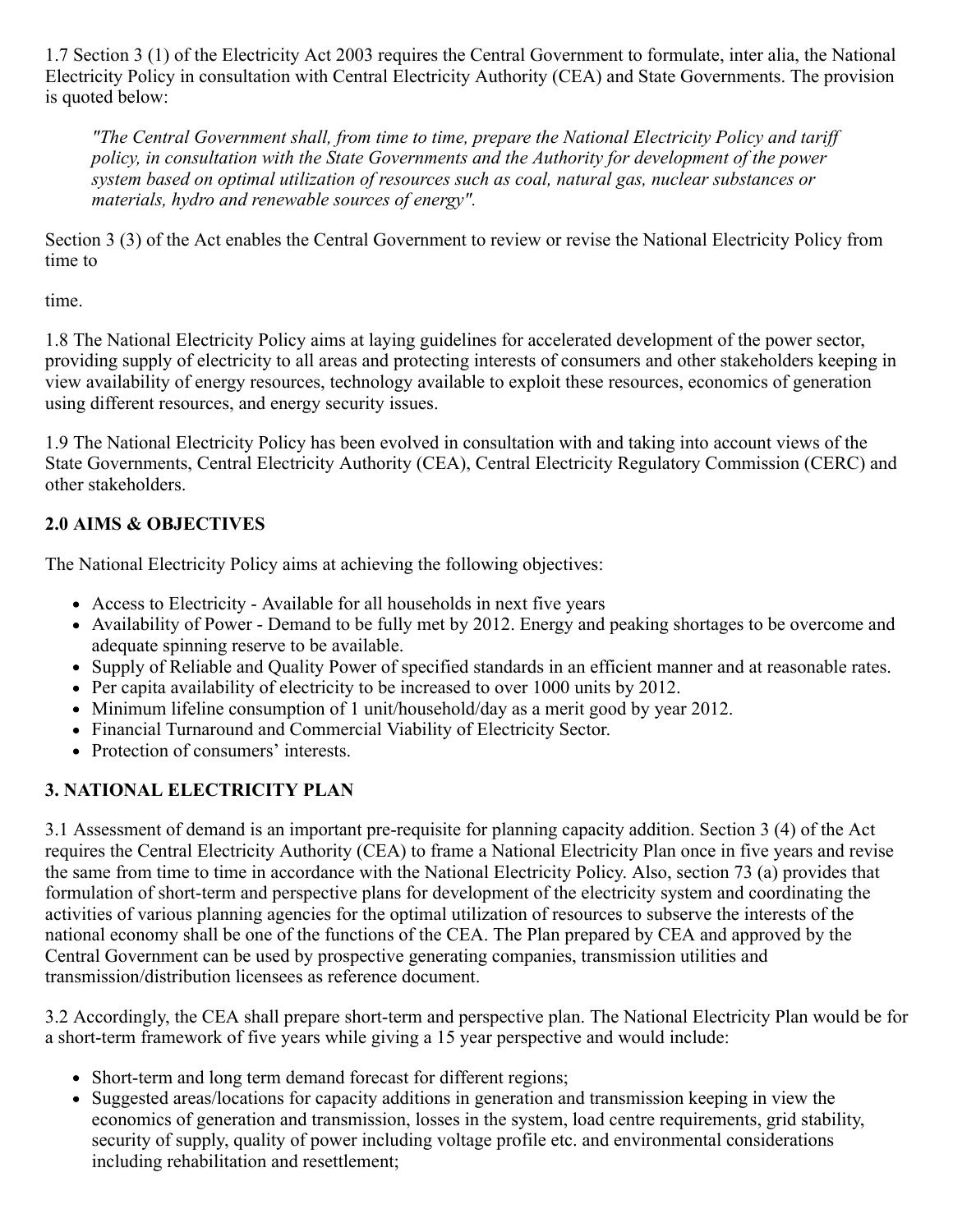- Integration of such possible locations with transmission system and development of national grid including type of transmission systems and requirement of redundancies; and
- Different technologies available for efficient generation, transmission and distribution.
- Fuel choices based on economy, energy security and environmental considerations.

3.3 While evolving the National Electricity Plan, CEA will consult all the stakeholders including state governments and the state governments would, at state level, undertake this exercise in coordination with stakeholders including distribution licensees and STUs. While conducting studies periodically to assess short-term and long-term demand, projections made by distribution utilities would be given due weightage. CEA will also interact with institutions and agencies having economic expertise, particularly in the field of demand forecasting. Projected growth rates for different sectors of the economy will also be taken into account in the exercise of demand forecasting.

3.4 The National Electricity Plan for the ongoing 10th Plan period and 11th Plan and perspective Plan for the 10th, 11th & 12th Plan periods would be prepared and notified after reviewing and revising the existing Power Plan prepared by CEA. This will be done within six months.

### **4.0 ISSUES ADDRESSED**

The policy seeks to address the following issues:

- Rural Electrification
- Generation
- Transmission
- Distribution
- Recovery of Cost of services & Targetted Subsidies.
- Technology Development and Research and Development (R&D)
- Competition aimed at Consumer Benefits
- Financing Power Sector Programmes Including Private Sector Participation.
- Energy Conservation
- Environmental Issues
- Training and Human Resource Development
- Cogeneration and Non-Conventional Energy Sources
- Protection of Consumer interests and Quality Standards

## **5.1 RURAL ELECTRIFICATION**

5.1.1 The key development objective of the power sector is supply of electricity to all areas including rural areas as mandated in section 6 of the Electricity Act. Both the central government and state governments would jointly endeavour to achieve this objective at the earliest. Consumers, particularly those who are ready to pay a tariff which reflects efficient costs have the right to get uninterrupted twenty four hours supply of quality power. About 56% of rural households have not yet been electrified even though many of these households are willing to pay for electricity. Determined efforts should be made to ensure that the task of rural electrification for securing electricity access to all households and also ensuring that electricity reaches poor and marginal sections of the society at reasonable rates is completed within the next five years.

5.1.2 Reliable rural electrification system will aim at creating the following:

(a) Rural Electrification Distribution Backbone (REDB) with at least one 33/11 kv (or 66/11 kv) substation in every Block and more if required as per load, networked and connected appropriately to the state transmission system

(b) Emanating from REDB would be supply feeders and one distribution transformer at least in every village settlement.

(c) Household Electrification from distribution transformer to connect every household on demand.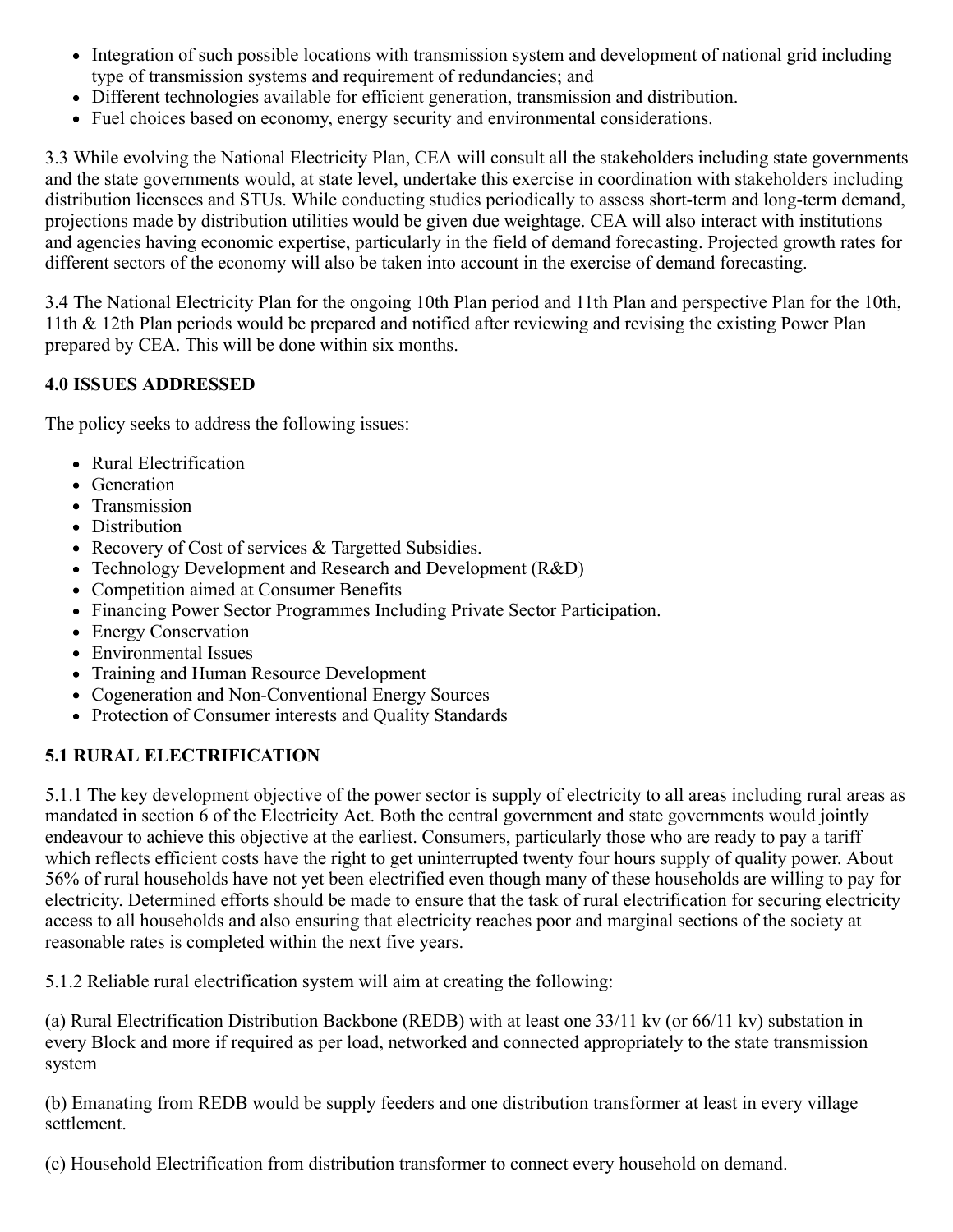(d) Wherever above is not feasible (it is neither cost effective nor the optimal solution to provide grid connectivity) decentralized distributed generation facilities together with local distribution network would be provided so that every household gets access to electricity. This would be done either through conventional or non-conventional methods of electricity generation whichever is more suitable and economical. Non-conventional sources of energy could be utilized even where grid connectivity exists provided it is found to be cost effective.

(e) Development of infrastructure would also cater for requirement of agriculture & other economic activities including irrigation pump sets, small and medium industries, khadi and village industries, cold chain and social services like health and education.

5.1.3 Particular attention would be given in household electrification to dalit bastis, tribal areas and other weaker sections.

5.1.4 Rural Electrification Corporation of India, a Government of India enterprise will be the nodal agency at Central Government level to implement the programme for achieving the goal set by National Common Minimum Programme of giving access to electricity to all the households in next five years. Its role is being suitably enlarged to ensure timely implementation of rural electrification projects.

5.1.5 Targetted expansion in access to electricity for rural households in the desired timeframe can be achieved if the distribution licensees recover at least the cost of electricity and related O&M expenses from consumers, except for lifeline support to households below the poverty line who would need to be adequately subsidized. Subsidies should be properly targeted at the intended beneficiaries in the most efficient manner. Government recognizes the need for providing necessary capital subsidy and soft long-term debt finances for investment in rural electrification as this would reduce the cost of supply in rural areas. Adequate funds would need to be made available for the same through the Plan process. Also commensurate organizational support would need to be created for timely implementation. The Central Government would assist the State Governments in achieving this.

5.1.6 Necessary institutional framework would need to be put in place not only to ensure creation of rural electrification infrastructure but also to operate and maintain supply system for securing reliable power supply to consumers. Responsibility of operation & maintenance and cost recovery could be discharged by utilities through appropriate arrangements with Panchayats, local authorities, NGOs and other franchisees etc.

5.1.7 The gigantic task of rural electrification requires appropriate cooperation among various agencies of the State Governments, Central Government and participation of the community. Education and awareness programmes would be essential for creating demand for electricity and for achieving the objective of effective community participation.

## **5.2 GENERATION**

5.2.1 Inadequacy of generation has characterized power sector operation in India. To provide availability of over 1000 units of per capita electricity by year 2012 it had been estimated that need based capacity addition of more than 1,00,000 MW would be required during the period 2002-12.

5.2.2 The Government of India has initiated several reform measures to create a favourable environment for addition of new generating capacity in the country. The Electricity Act 2003 has put in place a highly liberal framework for generation. There is no requirement of licensing for generation. The requirement of technoeconomic clearance of CEA for thermal generation project is no longer there. For hydroelectric generation also, the limit of capital expenditure, above which concurrence of CEA is required, would be raised suitably from the present level. Captive generation has been freed from all controls.

5.2.3 In order to fully meet both energy and peak demand by 2012, there is a need to create adequate reserve capacity margin. In addition to enhancing the overall availability of installed capacity to 85%, a spinning reserve of at least 5%, at national level, would need to be created to ensure grid security and quality and reliability of power supply.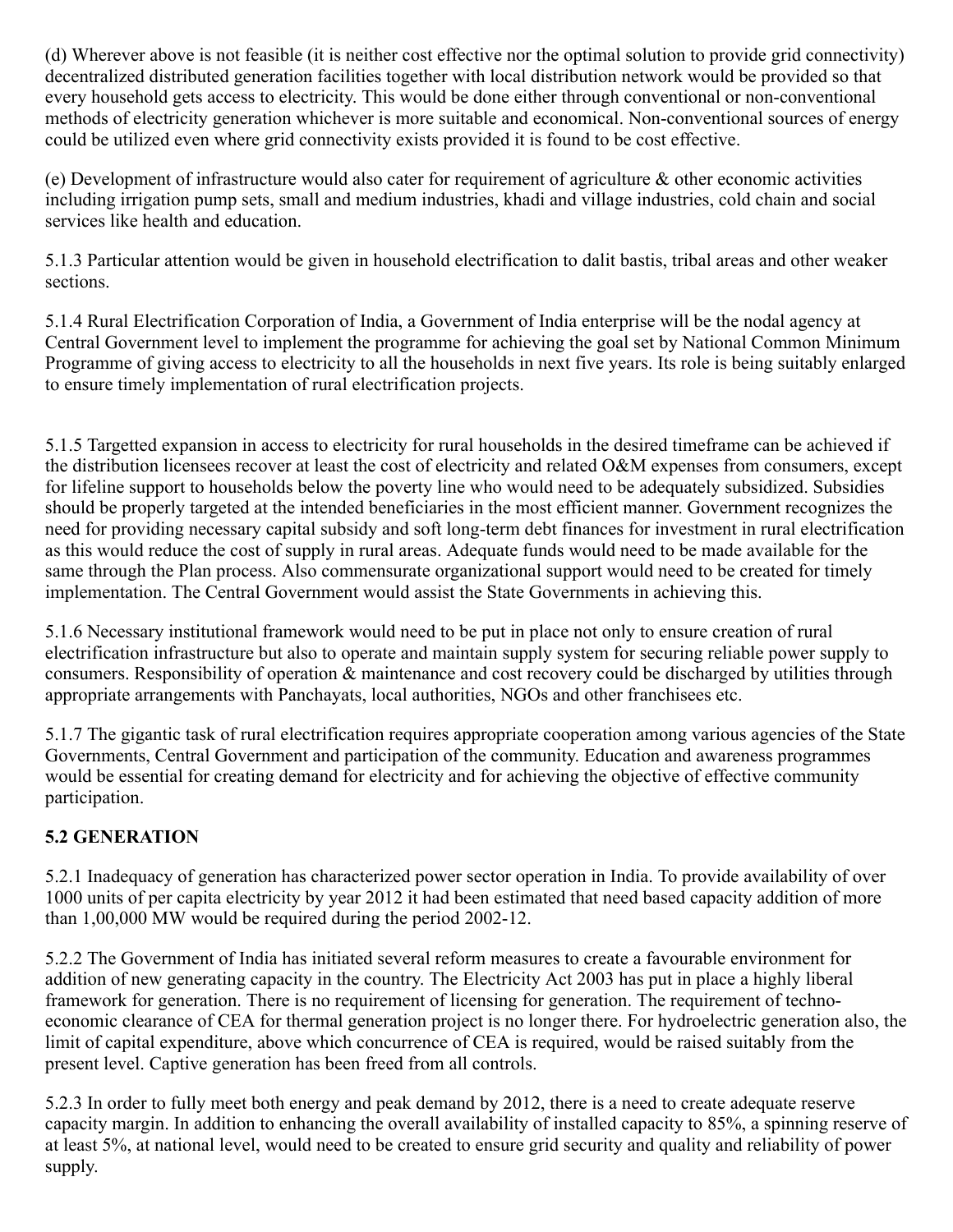5.2.4 The progress of implementation of capacity addition plans and growth of demand would need to be constantly monitored and necessary adjustments made from time to time. In creating new generation capacities, appropriate technology may be considered keeping in view the likely widening of the difference between peak demand and the base load.

### **Hydro Generation**

5.2.5 Hydroelectricity is a clean and renewable source of energy. Maximum emphasis would be laid on the full development of the feasible hydro potential in the country. The 50,000 MW hydro initiative has been already launched and is being vigorously pursued with DPRs for projects of 33,000 MW capacity already under preparation.

5.2.6 Harnessing hydro potential speedily will also facilitate economic development of States, particularly North-Eastern States, Sikkim, Uttaranchal, Himachal Pradesh and J&K, since a large proportion of our hydro power potential is located in these States. The States with hydro potential need to focus on the full development of these potentials at the earliest.

5.2.7 Hydel projects call for comparatively larger capital investment. Therefore, debt financing of longer tenure would need to be made available for hydro projects. Central Government is committed to policies that ensure financing of viable hydro projects.

5.2.8 State Governments need to review procedures for land acquisition, and other approvals/clearances for speedy implementation of hydroelectric projects.

5.2.9 The Central Government will support the State Governments for expeditious development of their hydroelectric projects by offering services of Central Public Sector Undertakings like National Hydroelectric Power Corporation (NHPC).

5.2.10 Proper implementation of National Policy on Rehabilitation and Resettlement (R&R) would be essential in this regard so as to ensure that the concerns of project-affected families are addressed adequately.

5.2.11 Adequate safeguards for environmental protection with suitable mechanism for monitoring of implementation of Environmental Action Plan and R&R Schemes will be put in place.

## **Thermal Generation**

5.2.12 Even with full development of the feasible hydro potential in the country, coal would necessarily continue to remain the primary fuel for meeting future electricity demand.

5.2.13 Imported coal based thermal power stations, particularly at coastal locations, would be encouraged based on their economic viability. Use of low ash content coal would also help in reducing the problem of fly ash emissions.

5.2.14 Significant Lignite resources in the country are located in Tamil Nadu, Gujarat and Rajasthan and these should be increasingly utilized for power generation. Lignite mining technology needs to be improved to reduce costs.

5.2.15 Use of gas as a fuel for power generation would depend upon its availability at reasonable prices. Natural gas is being used in Gas Turbine /Combined Cycle Gas Turbine (GT/CCGT) stations, which currently accounts for about 10 % of total capacity. Power sector consumes about 40% of the total gas in the country. New power generation capacity could come up based on indigenous gas findings, which can emerge as a major source of power generation if prices are reasonable. A national gas grid covering various parts of the country could facilitate development of such capacities.

5.2.16 Imported LNG based power plants are also a potential source of electricity and the pace of their development would depend on their commercial viability. The existing power plants using liquid fuels should shift to use of Natural Gas/LNG at the earliest to reduce the cost of generation.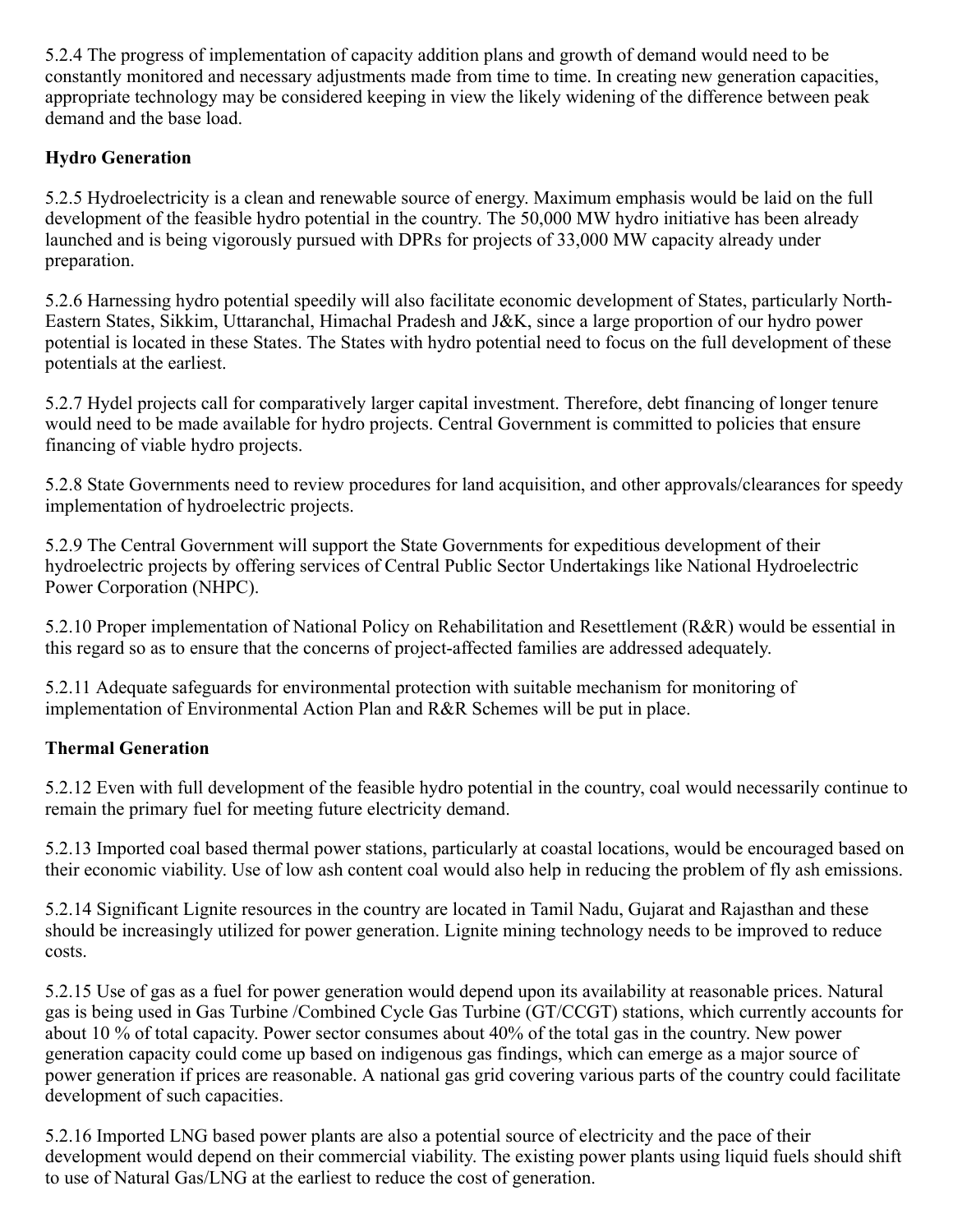5.2.17 For thermal power, economics of generation and supply of electricity should be the basis for choice of fuel from among the options available. It would be economical for new generating stations to be located either near the fuel sources e.g. pithead locations or load centres.

5.2.18 Generating companies may enter into medium to long-term fuel supply agreements specially with respect to imported fuels for commercial viability and security of supply.

### **Nuclear Power**

5.2.19 Nuclear power is an established source of energy to meet base load demand. Nuclear power plants are being set up at locations away from coalmines. Share of nuclear power in the overall capacity profile will need to be increased significantly. Economics of generation and resultant tariff will be, among others, important considerations. Public sector investments to create nuclear generation capacity will need to be stepped up. Private sector partnership would also be facilitated to see that not only targets are achieved but exceeded.

### **Non-conventional Energy Sources**

5.2.20 Feasible potential of non-conventional energy resources, mainly small hydro, wind and bio-mass would also need to be exploited fully to create additional power generation capacity. With a view to increase the overall share of non-conventional energy sources in the electricity mix, efforts will be made to encourage private sector participation through suitable promotional measures.

#### **Renovation and Modernization (R&M)**

5.2.21 One of the major achievements of the power sector has been a significant increase in availability and plant load factor of thermal power stations specially over the last few years. Renovation and modernization for achieving higher efficiency levels needs to be pursued vigorously and all existing generation capacity should be brought to minimum acceptable standards. The Govt. of India is providing financial support for this purpose.

5.2.22 For projects performing below acceptable standards, R&M should be undertaken as per well-defined plans featuring necessary cost-benefit analysis. If economic operation does not appear feasible through R&M, then there may be no alternative to closure of such plants as the last resort.

5.2.23 In cases of plants with poor O&M record and persisting operational problems, alternative strategies including change of management may need to be considered so as to improve the efficiency to acceptable levels of these power stations.

### **Captive Generation**

5.2.24 The liberal provision in the Electricity Act, 2003 with respect to setting up of captive power plant has been made with a view to not only securing reliable, quality and cost effective power but also to facilitate creation of employment opportunities through speedy and efficient growth of industry.

5.2.25 The provision relating to captive power plants to be set up by group of consumers is primarily aimed at enabling small and medium industries or other consumers that may not individually be in a position to set up plant of optimal size in a cost effective manner. It needs to be noted that efficient expansion of small and medium industries across the country would lead to creation of enormous employment opportunities.

5.2.26 A large number of captive and standby generating stations in India have surplus capacity that could be supplied to the grid continuously or during certain time periods. These plants offer a sizeable and potentially competitive capacity that could be harnessed for meeting demand for power. Under the Act, captive generators have access to licensees and would get access to consumers who are allowed open access. Grid inter-connections for captive generators shall be facilitated as per section 30 of the Act. This should be done on priority basis to enable captive generation to become available as distributed generation along the grid. Towards this end, nonconventional energy sources including co-generation could also play a role. Appropriate commercial arrangements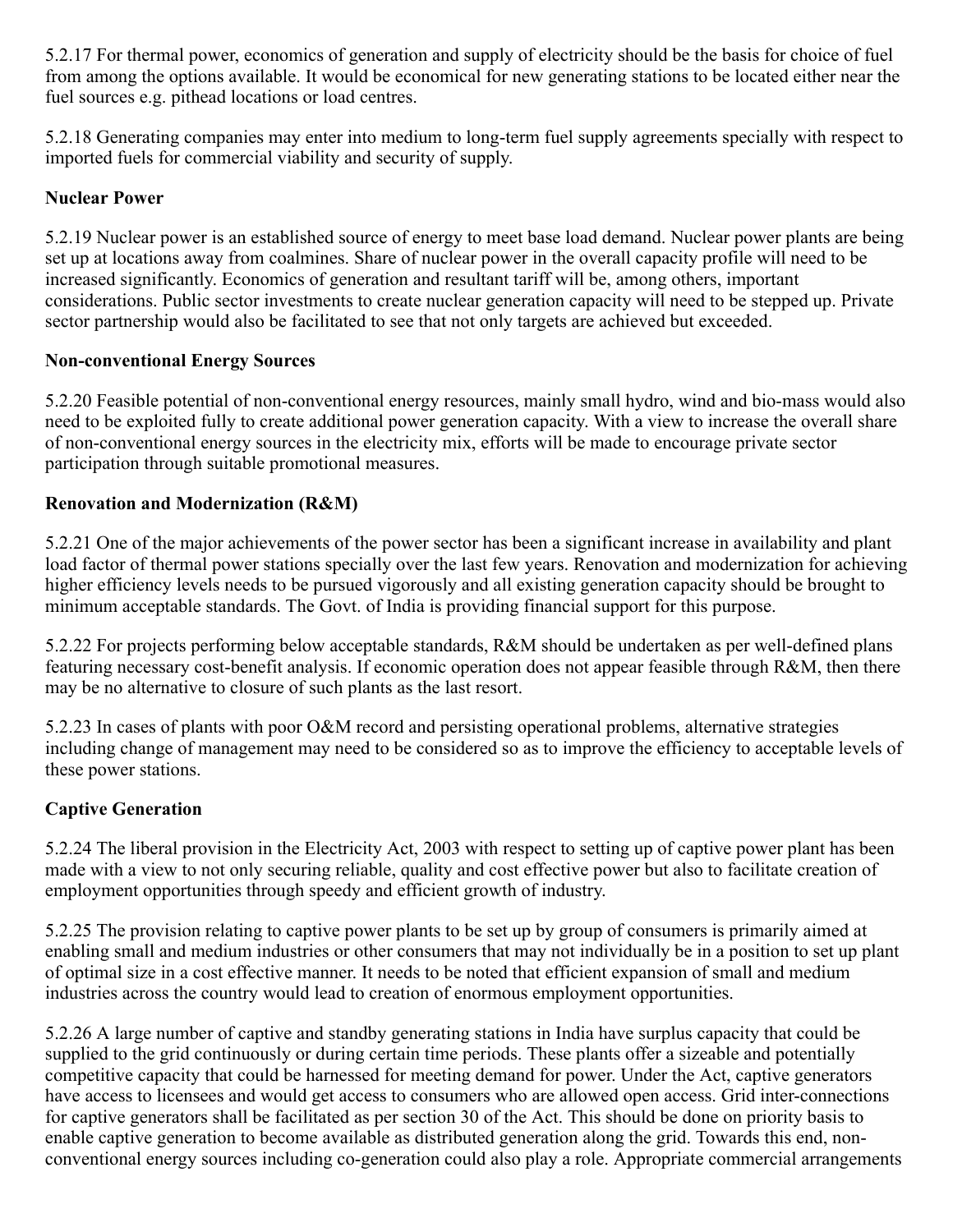would need to be instituted between licensees and the captive generators for harnessing of spare capacity energy from captive power plants. The appropriate Regulatory Commission shall exercise regulatory oversight on such commercial arrangements between captive generators and licensees and determine tariffs when a licensee is the off-taker of power from captive plant.

### **5.3 TRANSMISSION**

5.3.1 The Transmission System requires adequate and timely investments and also efficient and coordinated action to develop a robust and integrated power system for the country.

5.3.2 Keeping in view the massive increase planned in generation and also for development of power market, there is need for adequately augmenting transmission capacity. While planning new generation capacities, requirement of associated transmission capacity would need to be worked out simultaneously in order to avoid mismatch between generation capacity and transmission facilities. The policy emphasizes the following to meet the above objective:

- The Central Government would facilitate the continued development of the National Grid for providing adequate infrastructure for inter-state transmission of power and to ensure that underutilized generation capacity is facilitated to generate electricity for its transmission from surplus regions to deficit regions.
- The Central Transmission Utility (CTU) and State Transmission Utility (STU) have the key responsibility of network planning and development based on the National Electricity Plan in coordination with all concerned agencies as provided in the Act. The CTU is responsible for the national and regional transmission system planning and development. The STU is responsible for planning and development of the intra-state transmission system. The CTU would need to coordinate with the STUs for achievement of the shared objective of eliminating transmission constraints in cost effective manner.
- Network expansion should be planned and implemented keeping in view the anticipated transmission needs  $\bullet$ that would be incident on the system in the open access regime. Prior agreement with the beneficiaries would not be a pre-condition for network expansion. CTU/STU should undertake network expansion after identifying the requirements in consultation with stakeholders and taking up the execution after due regulatory approvals.
- Structured information dissemination and disclosure procedures should be developed by the CTU and STUs to ensure that all stakeholders are aware of the status of generation and transmission projects and plans. These should form a part of the overall planning procedures.
- The State Regulatory Commissions who have not yet notified the grid code under the Electricity Act 2003 should notify the same not later than September 2005.

5.3.3 Open access in transmission has been introduced to promote competition amongst the generating companies who can now sell to different distribution licensees across the country. This should lead to availability of cheaper power. The Act mandates non-discriminatory open access in transmission from the very beginning. When open access to distribution networks is introduced by the respective State Commissions for enabling bulk consumers to buy directly from competing generators, competition in the market would increase the availability of cheaper and reliable power supply. The Regulatory Commissions need to provide facilitative framework for non-discriminatory open access. This requires load dispatch facilities with state-of-the art communication and data acquisition capability on a real time basis. While this is the case currently at the regional load dispatch centers, appropriate State Commissions must ensure that matching facilities with technology upgrades are provided at the State level, where necessary and realized not later than June 2006.

5.3.4 The Act prohibits the State transmission utilities/transmission licensees from engaging in trading in electricity. Power purchase agreements (PPAs) with the generating companies would need to be suitably assigned to the Distribution Companies, subject to mutual agreement. To the extent necessary, such assignments can be done in a manner to take care of different load profiles of the Distribution Companies. Non-discriminatory open access shall be provided to competing generators supplying power to licensees upon payment of transmission charge to be determined by the appropriate Commission. The appropriate Commissions shall establish such transmission charges no later than June 2005.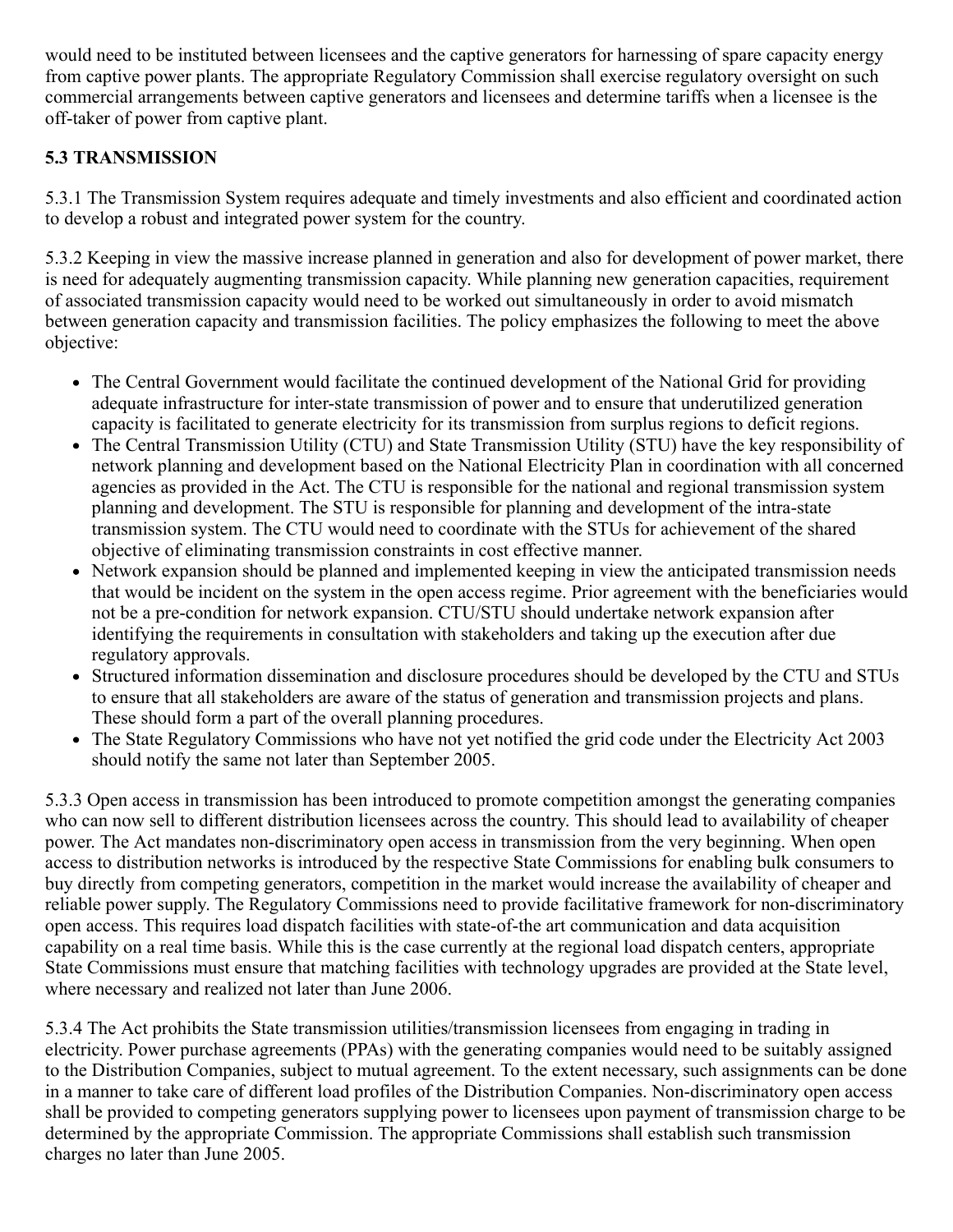5.3.5 To facilitate orderly growth and development of the power sector and also for secure and reliable operation of the grid, adequate margins in transmission system should be created. The transmission capacity would be planned and built to cater to both the redundancy levels and margins keeping in view international standards and practices. A well planned and strong transmission system will ensure not only optimal utilization of transmission capacities but also of generation facilities and would facilitate achieving ultimate objective of cost effective delivery of power. To facilitate cost effective transmission of power across the region, a national transmission tariff framework needs to be implemented by CERC. The tariff mechanism would be sensitive to distance, direction and related to quantum of flow. As far as possible, consistency needs to be maintained in transmission pricing framework in inter-State and intra-State systems. Further it should be ensured that the present network deficiencies do not result in unreasonable transmission loss compensation requirements.

5.3.6 The necessary regulatory framework for providing non-discriminatory open access in transmission as mandated in the Electricity Act 2003 is essential for signalling efficient choice in locating generation capacity and for encouraging trading in electricity for optimum utilization of generation resources and consequently for reducing the cost of supply.

5.3.7 The spirit of the provisions of the Act is to ensure independent system operation through NLDC, RLDCs and SLDCs. These dispatch centers, as per the provisions of the Act, are to be operated by a Government company or authority as notified by the appropriate Government. However, till such time these agencies/authorities are established the Act mandates that the CTU or STU, as the case may be, shall operate the RLDCs or SLDC. The arrangement of CTU operating the RLDCs would be reviewed by the Central Government based on experience of working with the existing arrangement. A view on this aspect would be taken by the Central Government by December 2005.

5.3.8 The Regional Power Committees as envisaged in section section 2(55) would be constituted by the Government of India within two months with representation from various stakeholders.

5.3.9 The National Load Despatch Centre (NLDC) along with its constitution and functions as envisaged in Section 26 of the Electricity Act 2003 would be notified within three months. RLDCs and NLDC will have complete responsibility and commensurate authority for smooth operation of the grid irrespective of the ownership of the transmission system, be it under CPSUs, State Utility or private sector.

5.3.10 Special mechanisms would be created to encourage private investment in transmission sector so that sufficient investments are made for achieving the objective of demand to be fully met by 2012.

### **5.4 DISTRIBUTION**

5.4.1 Distribution is the most critical segment of the electricity business chain. The real challenge of reforms in the power sector lies in efficient management of the distribution sector.

5.4.2 The Act provides for a robust regulatory framework for distribution licensees to safeguard consumer interests. It also creates a competitive framework for the distribution business, offering options to consumers, through the concepts of open access and multiple licensees in the same area of supply.

5.4.3 For achieving efficiency gains proper restructuring of distribution utilities is essential. Adequate transition financing support would also be necessary for these utilities. Such support should be arranged linked to attainment of predetermined efficiency improvements and reduction in cash losses and putting in place appropriate governance structure for insulating the service providers from extraneous interference while at the same time ensuring transparency and accountability. For ensuring financial viability and sustainability, State Governments would need to restructure the liabilities of the State Electricity Boards to ensure that the successor companies are not burdened with past liabilities. The Central Government would also assist the States, which develop a clear roadmap for turnaround, in arranging transition financing from various sources which shall be linked to predetermined improvements and efficiency gains aimed at attaining financial viability and also putting in place appropriate governance structures.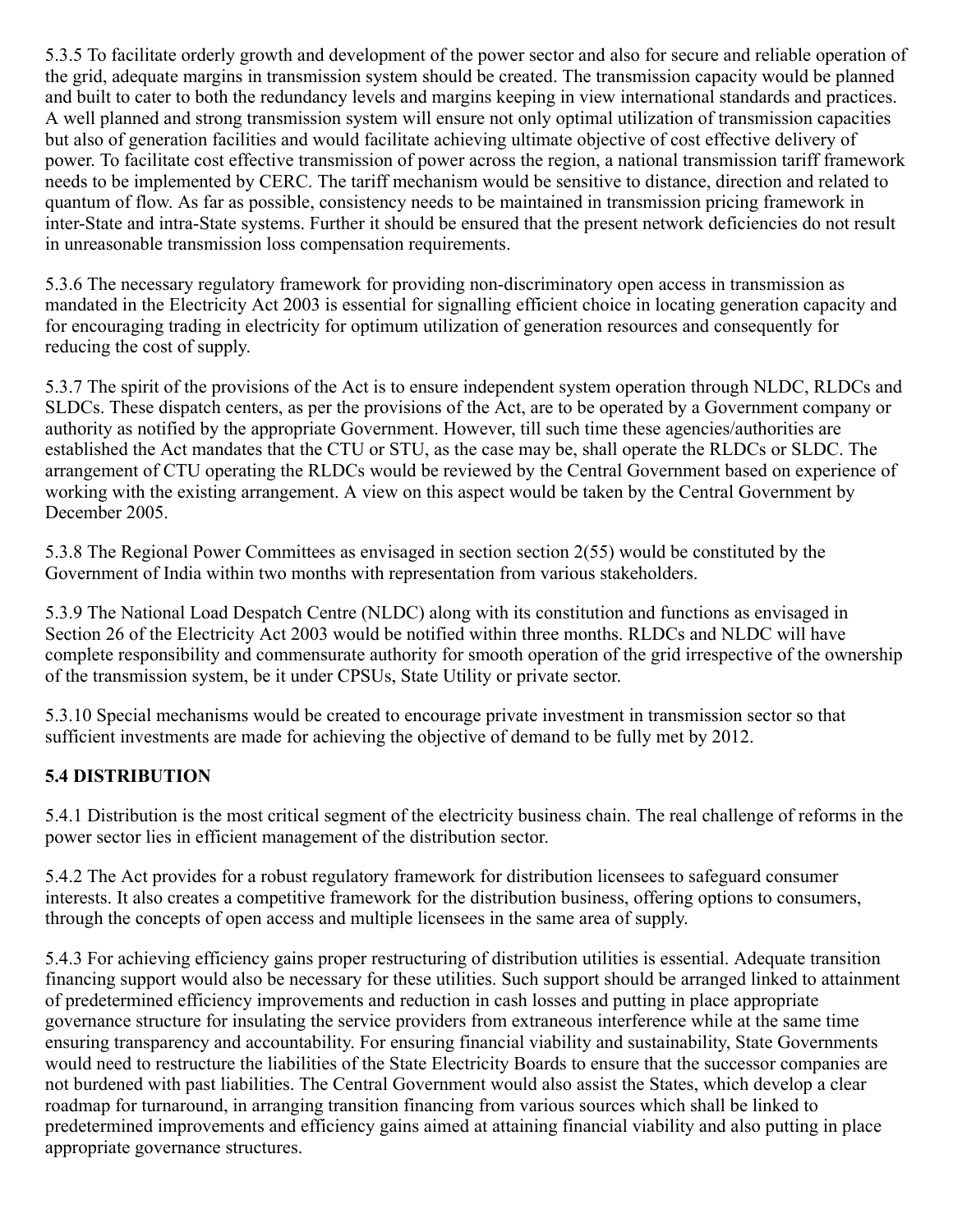5.4.4 Conducive business environment in terms of adequate returns and suitable transitional model with predetermined improvements in efficiency parameters in distribution business would be necessary for facilitating funding and attracting investments in distribution. Multi-Year Tariff (MYT) framework is an important structural incentive to minimize risks for utilities and consumers, promote efficiency and rapid reduction of system losses. It would serve public interest through economic efficiency and improved service quality. It would also bring greater predictability to consumer tariffs by restricting tariff adjustments to known indicators such as power purchase prices and inflation indices. Private sector participation in distribution needs to be encouraged for achieving the requisite reduction in transmission and distribution losses and improving the quality of service to the consumers.

5.4.5 The Electricity Act 2003 enables competing generating companies and trading licensees, besides the area distribution licensees, to sell electricity to consumers when open access in distribution is introduced by the State Electricity Regulatory Commissions. As required by the Act, the SERCs shall notify regulations by June 2005 that would enable open access to distribution networks in terms of sub-section 2 of section 42 which stipulates that such open access would be allowed, not later than five years from 27th January 2004 to consumers who require a supply of electricity where the maximum power to be made available at any time exceeds one mega watt. Section 49 of the Act provides that such consumers who have been allowed open access under section 42 may enter into agreement with any person for supply of electricity on such terms and conditions, including tariff, as may be agreed upon by them. While making regulations for open access in distribution, the SERCs will also determine wheeling charges and cross-subsidy surcharge as required under section 42 of the Act.

5.4.6 A time-bound programme should be drawn up by the State Electricity Regulatory Commissions (SERC) for segregation of technical and commercial losses through energy audits. Energy accounting and declaration of its results in each defined unit, as determined by SERCs, should be mandatory not later than March 2007. An action plan for reduction of the losses with adequate investments and suitable improvements in governance should be drawn up. Standards for reliability and quality of supply as well as for loss levels shall also be specified ,from time to time, so as to bring these in line with international practices by year 2012.

5.4.7 One of the key provisions of the Act on competition in distribution is the concept of multiple licensees in the same area of supply through their independent distribution systems. State Governments have full flexibility in carving out distribution zones while restructuring the Government utilities. For grant of second and subsequent distribution licence within the area of an incumbent distribution licensee, a revenue district, a Municipal Council for a smaller urban area or a Municipal Corporation for a larger urban area as defined in the Article 243(Q) of Constitution of India (74th Amendment) may be considered as the minimum area. The Government of India would notify within three months, the requirements for compliance by applicant for second and subsequent distribution licence as envisaged in Section 14 of the Act. With a view to provide benefits of competition to all section of consumers, the second and subsequent licensee for distribution in the same area shall have obligation to supply to all consumers in accordance with provisions of section 43 of the Electricity Act 2003. The SERCs are required to regulate the tariff including connection charges to be recovered by a distribution licensee under the provisions of the Act. This will ensure that second distribution licensee does not resort to cherry picking by demanding unreasonable connection charges from consumers.

5.4.8 The Act mandates supply of electricity through a correct meter within a stipulated period. The Authority should develop regulations as required under Section 55 of the Act within three months.

5.4.9 The Act requires all consumers to be metered within two years. The SERCs may obtain from the Distribution Licensees their metering plans, approve these, and monitor the same. The SERCs should encourage use of pre-paid meters. In the first instance, TOD meters for large consumers with a minimum load of one MVA are also to be encouraged. The SERCs should also put in place independent third-party meter testing arrangements.

5.4.10 Modern information technology systems may be implemented by the utilities on a priority basis, after considering cost and benefits, to facilitate creation of network information and customer data base which will help in management of load, improvement in quality, detection of theft and tampering, customer information and prompt and correct billing and collection . Special emphasis should be placed on consumer indexing and mapping in a time bound manner. Support is being provided for information technology based systems under the Accelerated Power Development and Reforms Programme (APDRP).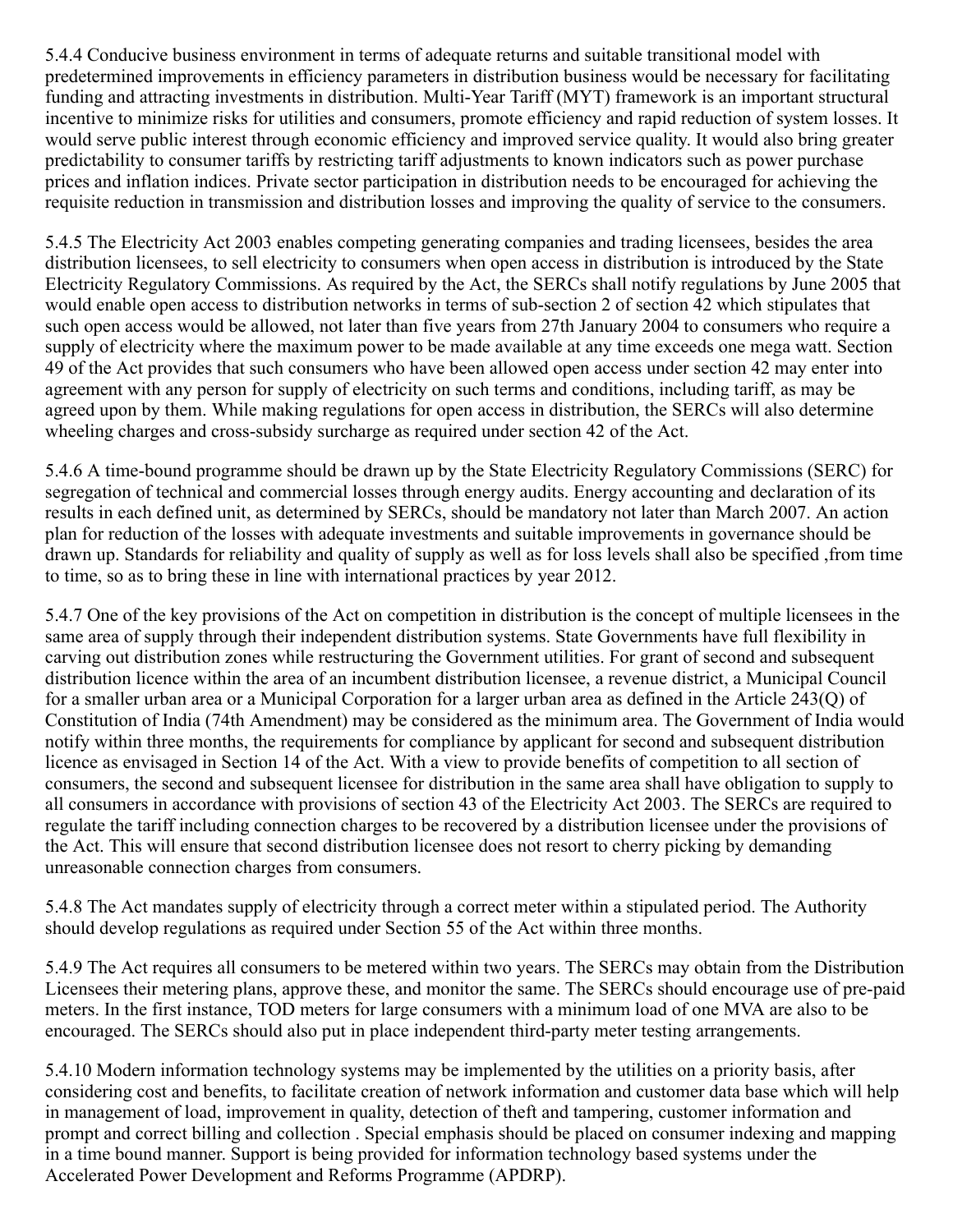5.4.11 High Voltage Distribution System is an effective method for reduction of technical losses, prevention of theft, improved voltage profile and better consumer service. It should be promoted to reduce LT/HT ratio keeping in view the techno economic considerations.

5.4.12 SCADA and data management systems are useful for efficient working of Distribution Systems. A time bound programme for implementation of SCADA and data management system should be obtained from Distribution Licensees and approved by the SERCs keeping in view the techno economic considerations. Efforts should be made to install substation automation equipment in a phased manner.

5.4.13 The Act has provided for stringent measures against theft of electricity. The States and distribution utilities should ensure effective implementation of these provisions. The State Governments may set up Special Courts as envisaged in Section 153 of the Act.

## **5.5 RECOVERY OF COST OF SERVICES & TARGETTED SUBSIDIES**

5.5.1 There is an urgent need for ensuring recovery of cost of service from consumers to make the power sector sustainable.

5.5.2 A minimum level of support may be required to make the electricity affordable for consumers of very poor category. Consumers below poverty line who consume below a specified level, say 30 units per month, may receive special support in terms of tariff which are cross-subsidized. Tariffs for such designated group of consumers will be at least 50 % of the average (overall) cost of supply. This provision will be further re-examined after five years.

5.5.3 Over the last few decades cross-subsidies have increased to unsustainable levels. Cross-subsidies hide inefficiencies and losses in operations. There is urgent need to correct this imbalance without giving tariff shock to consumers. The existing cross-subsidies for other categories of consumers would need to be reduced progressively and gradually.

5.5.4 The State Governments may give advance subsidy to the extent they consider appropriate in terms of section 65 of the Act in which case necessary budget provision would be required to be made in advance so that the utility does not suffer financial problems that may affect its operations. Efforts would be made to ensure that the subsidies reach the targeted beneficiaries in the most transparent and efficient way.

### **5.6 TECHNOLOGY DEVELOPMENT AND R&D**

5.6.1 Effective utilization of all available resources for generation, transmission and distribution of electricity using efficient and cost effective technologies is of paramount importance. Operations and management of vast and complex power systems require coordination among the multiple agencies involved. Effective control of power system at state, regional and national level can be achieved only through use of Information Technology. Application of IT has great potential in reducing technical & commercial losses in distribution and providing consumer friendly services. Integrated resource planning and demand side management would also require adopting state of the art technologies.

Special efforts would be made for research, development demonstration and commercialization of nonconventional energy systems. Such systems would need to meet international standards, specifications and performance parameters.

5.6.2 Efficient technologies, like super critical technology, IGCC etc and large size units would be gradually introduced for generation of electricity as their cost effectiveness is established. Simultaneously, development and deployment of technologies for productive use of fly ash would be given priority and encouragement.

5.6.3 Similarly, cost effective technologies would require to be developed for high voltage power flows over long distances with minimum possible losses. Specific information technology tools need to be developed for meeting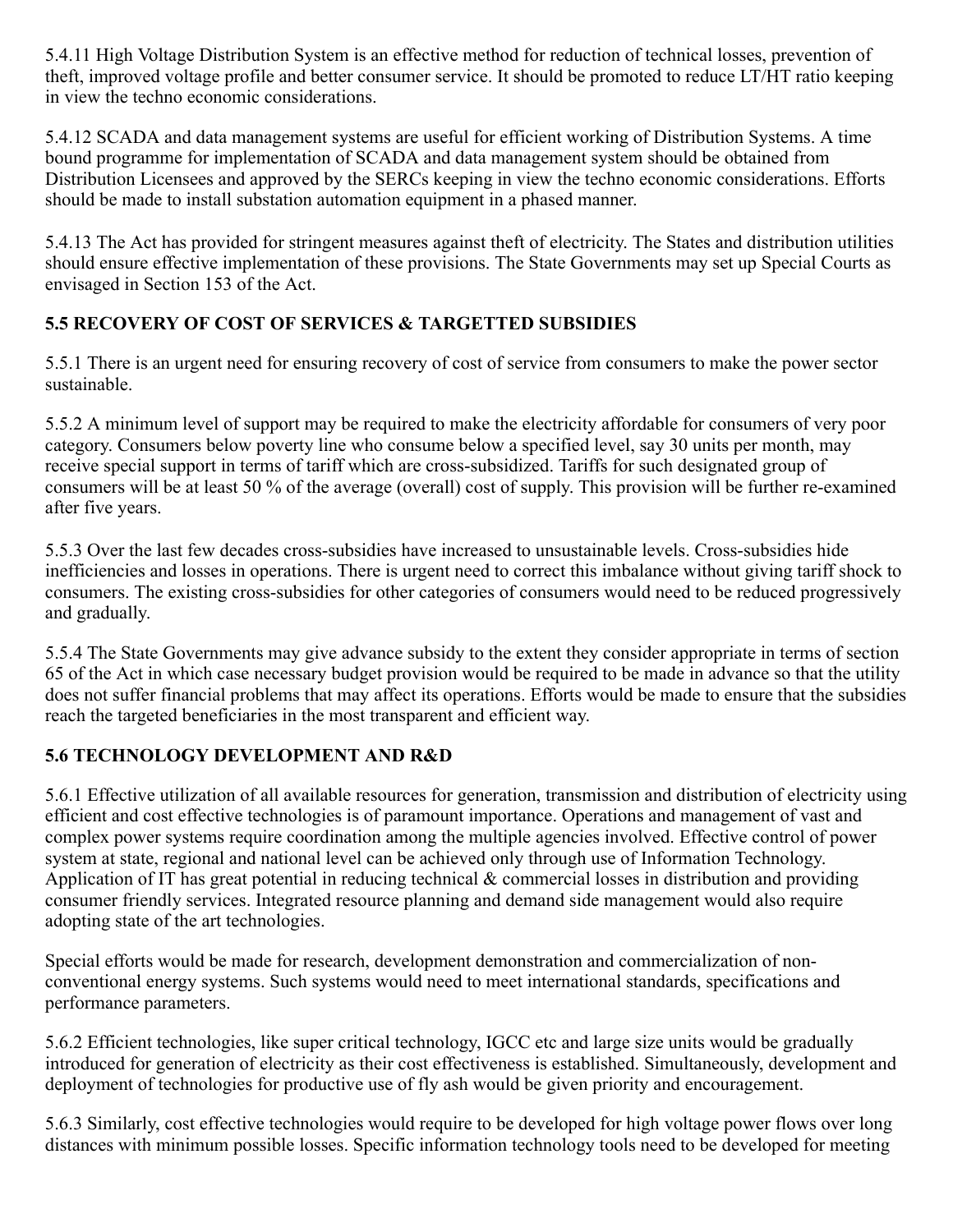the requirements of the electricity industry including highly sophisticated control systems for complex generation and transmission operations, efficient distribution business and user friendly consumer interface.

5.6.4 The country has a strong research and development base in the electricity sector which would be further augmented. R&D activities would be further intensified and Missions will be constituted for achieving desired results in identified priority areas. A suitable funding mechanism would be evolved for promoting R& D in the Power Sector. Large power companies should set aside a portion of their profits for support to R&D.

## **5.7 COMPETITION AIMED AT CONSUMER BENEFITS**

5.7.1 To promote market development, a part of new generating capacities, say 15% may be sold outside long-term PPAs . As the power markets develop, it would be feasible to finance projects with competitive generation costs outside the long-term power purchase agreement framework. In the coming years, a significant portion of the installed capacity of new generating stations could participate in competitive power markets. This will increase the depth of the power markets and provide alternatives for both generators and licensees/consumers and in long run would lead to reduction in tariff.

For achieving this, the policy underscores the following:-

- a. It is the function of the Central Electricity Regulatory Commission to issue license for inter-state trading which would include authorization for trading throughout the country.
- b. The ABT regime introduced by CERC at the national level has had a positive impact. It has also enabled a credible settlement mechanism for intra-day power transfers from licenses with surpluses to licenses experiencing deficits. SERCs are advised to introduce the ABT regime at the State level within one year.
- c. Captive generating plants should be permitted to sell electricity to licensees and consumers when they are allowed open access by SERCs under section 42 of the Act .
- d. Development of power market would need to be undertaken by the Appropriate Commission in consultation with all concerned.
- e. The Central Commission and the State Commissions are empowered to make regulations under section 178 and section 181 of the Act respectively. These regulations will ensure implementation of various provisions of the Act regarding encouragement to competition and also consumer protection. The Regulatory Commissions are advised to notify various regulations expeditiously.
- f. Enabling regulations for inter and intra State trading and also regulations on power exchange shall be notified by the appropriate Commissions within six months.

### **5.8 FINANCING POWER SECTOR PROGRAMMES INCLUDING PRIVATE SECTOR PARTICIPATION**

5.8.1 To meet the objective of rapid economic growth and "power for all" including household electrification, it is estimated that an investment of the order of Rs.9,00,000 crores at 2002-03 price level would be required to finance generation, transmission, sub-transmission, distribution and rural electrification projects. Power being most crucial infrastructure, public sector investments, both at the Central Government and State Governments, will have to be stepped up. Considering the magnitude of the expansion of the sector required, a sizeable part of the investments will also need to be brought in from the private sector. The Act creates a conducive environment for investments in all segments of the industry, both for public sector and private sector, by removing barrier to entry in different segments. Section 63 of the Act provides for participation of suppliers on competitive basis in different segments which will further encourage private sector investment. Public service obligations like increasing access to electricity to rural households and small and marginal farmers have highest priority over public finances.

5.8.2 The public sector should be able to raise internal resources so as to at least meet the equity requirement of investments even after suitable gross budgetary support from the Government at the Centre and in the states in order to complete their on-going projects in a time-bound manner. Expansion of public sector investments would be dependent on the financial viability of the proposed projects. It would, therefore, be imperative that an appropriate surplus is generated through return on investments and, at the same time, depreciation reserve created so as to fully meet the debt service obligation. This will not only enable financial closure but also bankability of the project would be improved for expansion programmes, with the Central and State level public sector organizations,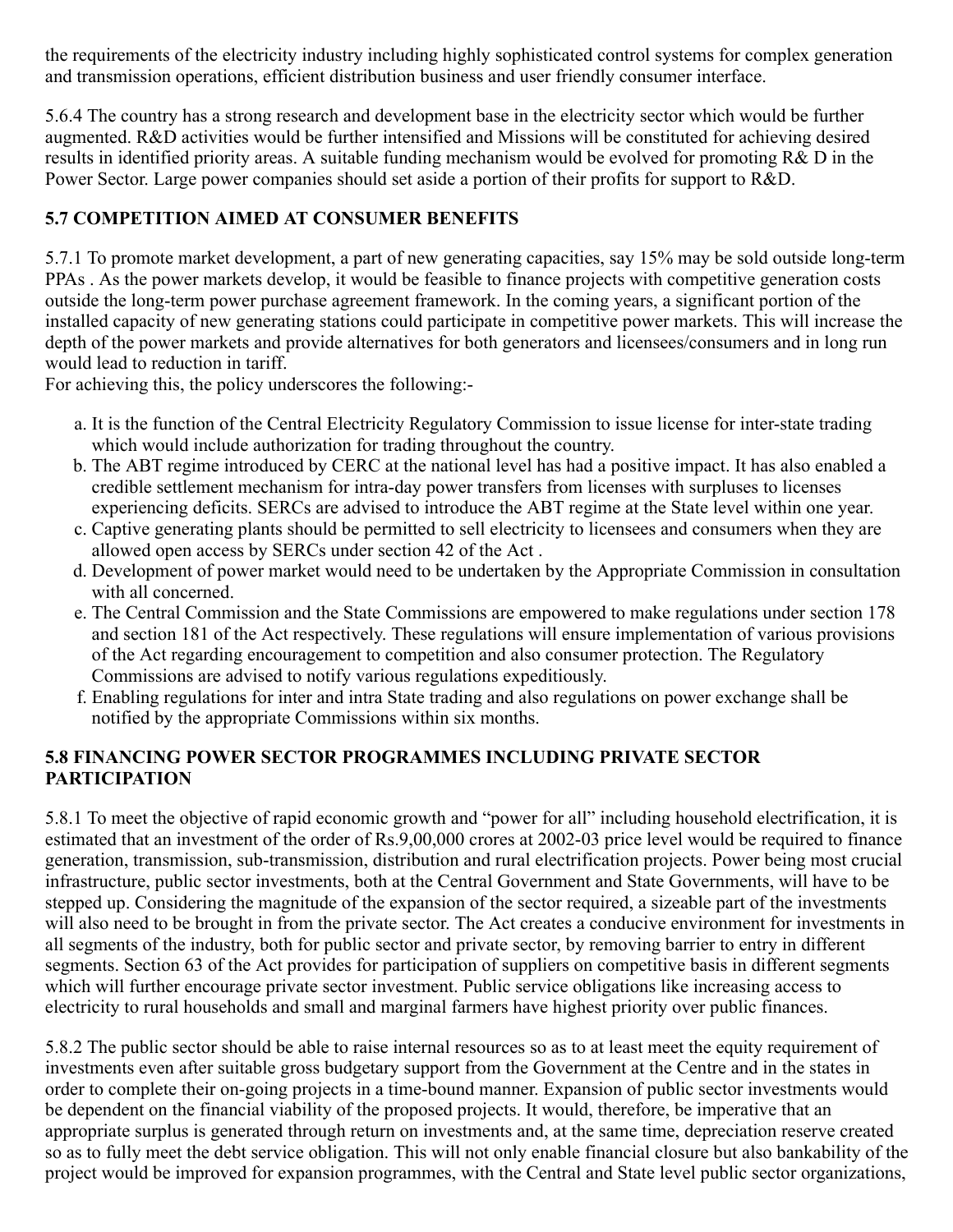as also private sector projects, being in a position to fulfil their obligations toward equity funding and debt repayments.

5.8.3 Under sub-section (2) of Section 42 of the Act, a surcharge is to be levied by the respective State Commissions on consumers switching to alternate supplies under open access. This is to compensate the host distribution licensee serving such consumers who are permitted open access under section 42(2), for loss of the cross-subsidy element built into the tariff of such consumers. An additional surcharge may also be levied under sub-section (4) of Section 42 for meeting the fixed cost of the distribution licensee arising out of his obligation to supply in cases where consumers are allowed open access. The amount of surcharge and additional surcharge levied from consumers who are permitted open access should not become so onerous that it eliminates competition that is intended to be fostered in generation and supply of power directly to consumers through the provision of Open Access under Section 42(2) of the Act. Further it is essential that the Surcharge be reduced progressively in step with the reduction of cross-subsidies as foreseen in Section 42(2) of the Electricity Act 2003.

5.8.4 Capital is scarce. Private sector will have multiple options for investments. Return on investment will, therefore, need to be provided in a manner that the sector is able to attract adequate investments at par with, if not in preference to, investment opportunities in other sectors. This would obviously be based on a clear understanding and evaluation of opportunities and risks. An appropriate balance will have to be maintained between the interests of consumers and the need for investments.

5.8.5 All efforts will have to be made to improve the efficiency of operations in all the segments of the industry. Suitable performance norms of operations together with incentives and disincentives will need to be evolved along with appropriate arrangement for sharing the gains of efficient operations with the consumers. This will ensure protection of consumers' interests on the one hand and provide motivation for improving the efficiency of operations on the other.

5.8.6 Competition will bring significant benefits to consumers , in which case, it is competition which will determine the price rather than any cost plus exercise on the basis of operating norms and parameters. All efforts will need to be made to bring the power industry to this situation as early as possible, in the overall interest of consumers. Detailed guidelines for competitive bidding as stipulated in section 63 of the Act have been issued by the Central Government.

5.8.7 It will be necessary that all the generating companies, transmission licensees and distribution licensees receive due payments for effective discharge of their operational obligations as also for enabling them to make fresh investments needed for the expansion programmes. Financial viability of operations and businesses would, therefore, be essential for growth and development of the sector. Concerted efforts would be required for restoring the financial health of the sector. For this purpose, tariff rationalization would need to be ensured by the SERCs. This would also include differential pricing for base, intermediate and peak power.

5.8.8 Steps would also be taken to address the need for regulatory certainty based on independence of the regulatory commissions and transparency in their functioning to generate investor's confidence.

5.8.9 Role of private participation in generation, transmission and distribution would become increasingly critical in view of the rapidly growing investment needs of the sector. The Central Government and the State Governments need to develop workable and successful models for public private partnership. This would also enable leveraging private investment with the public sector finances. Mechanisms for continuous dialogue with industry for streamlining procedures for encouraging private participation in power sector need to be put in place.

#### **Transmission & Distribution Losses**

5.8.10 It would have to be clearly recognized that Power Sector will remain unviable until T&D losses are brought down significantly and rapidly. A large number of States have been reporting losses of over 40% in the recent years. By any standards, these are unsustainable and imply a steady decline of power sector operations. Continuation of the present level of losses would not only pose a threat to the power sector operations but also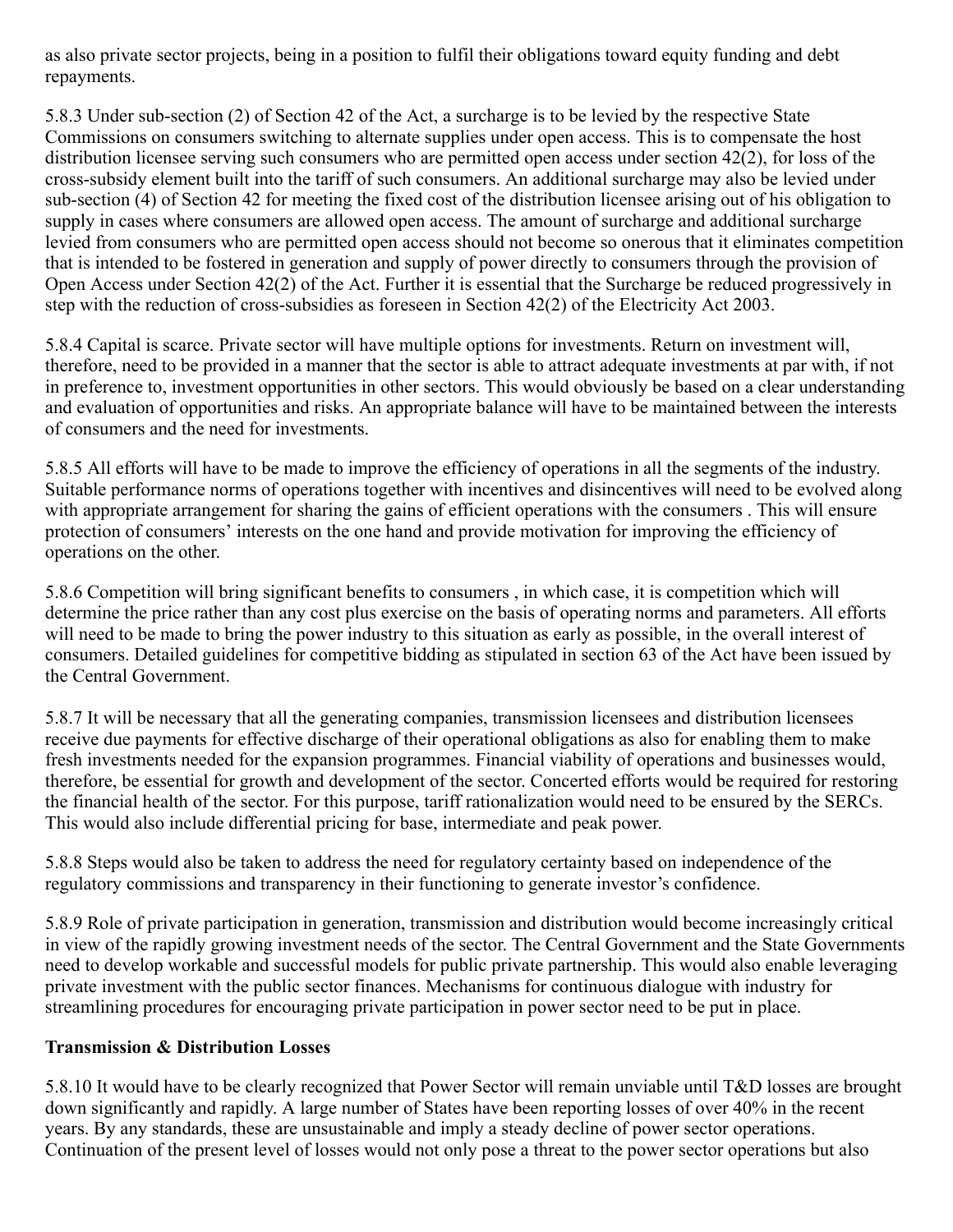jeopardize the growth prospects of the economy as a whole. No reforms can succeed in the midst of such large pilferages on a continuing basis.

The State Governments would prepare a Five Year Plan with annual milestones to bring down these losses expeditiously. Community participation, effective enforcement, incentives for entities, staff and consumers, and technological upgradation should form part of campaign efforts for reducing these losses. The Central Government will provide incentive based assistance to States that are able to reduce losses as per agreed programmes.

### **5.9 ENERGY CONSERVATION**

5.9.1 There is a significant potential of energy savings through energy efficiency and demand side management measures. In order to minimize the overall requirement, energy conservation and demand side management (DSM) is being accorded high priority. The Energy Conservation Act has been enacted and the Bureau of Energy Efficiency has been setup.

5.9.2 The potential number of installations where demand side management and energy conservation measures are to be carried out is very large. Bureau of Energy Efficiency (BEE) shall initiate action in this regard. BEE would also make available the estimated conservation and DSM potential, its staged implementation along with cost estimates for consideration in the planning process for National Electricity Plan.

5.9.3 Periodic energy audits have been made compulsory for power intensive industries under the Energy Conservation Act. Other industries may also be encouraged to adopt energy audits and energy conservation measures. Energy conservation measures shall be adopted in all Government buildings for which saving potential has been estimated to be about 30% energy. Solar water heating systems and solar passive architecture can contribute significantly to this effort.

5.9.4 In the field of energy conservation initial approach would be voluntary and self-regulating with emphasis on labelling of appliances. Gradually as awareness increases, a more regulatory approach of setting standards would be followed.

5.9.5 In the agriculture sector, the pump sets and the water delivery system engineered for high efficiency would be promoted. In the industrial sector, energy efficient technologies should be used and energy audits carried out to indicate scope for energy conservation measures. Motors and drive system are the major source of high consumption in Agricultural and Industrial Sector. These need to be addressed. Energy efficient lighting technologies should also be adopted in industries, commercial and domestic establishments.

5.9.6 In order to reduce the requirements for capacity additions, the difference between electrical power demand during peak periods and off-peak periods would have to be reduced. Suitable load management techniques should be adopted for this purpose. Differential tariff structure for peak and off peak supply and metering arrangements (Time of Day metering) should be conducive to load management objectives. Regulatory Commissions should ensure adherence to energy efficiency standards by utilities.

5.9.7 For effective implementation of energy conservation measures, role of Energy Service Companies would be enlarged. Steps would be taken to encourage and incentivise emergence of such companies.

5.9.8 A national campaign for bringing about awareness about energy conservation would be essential to achieve efficient consumption of electricity.

5.9.9. A National Action Plan has been developed. Progress on all the proposed measures will be monitored with reference to the specific plans of action.

### **5.10 ENVIRONMENTAL ISSUES**

5.10.1 Environmental concerns would be suitably addressed through appropriate advance action by way of comprehensive Environmental Impact Assessment and implementation of Environment Action Plan (EAP).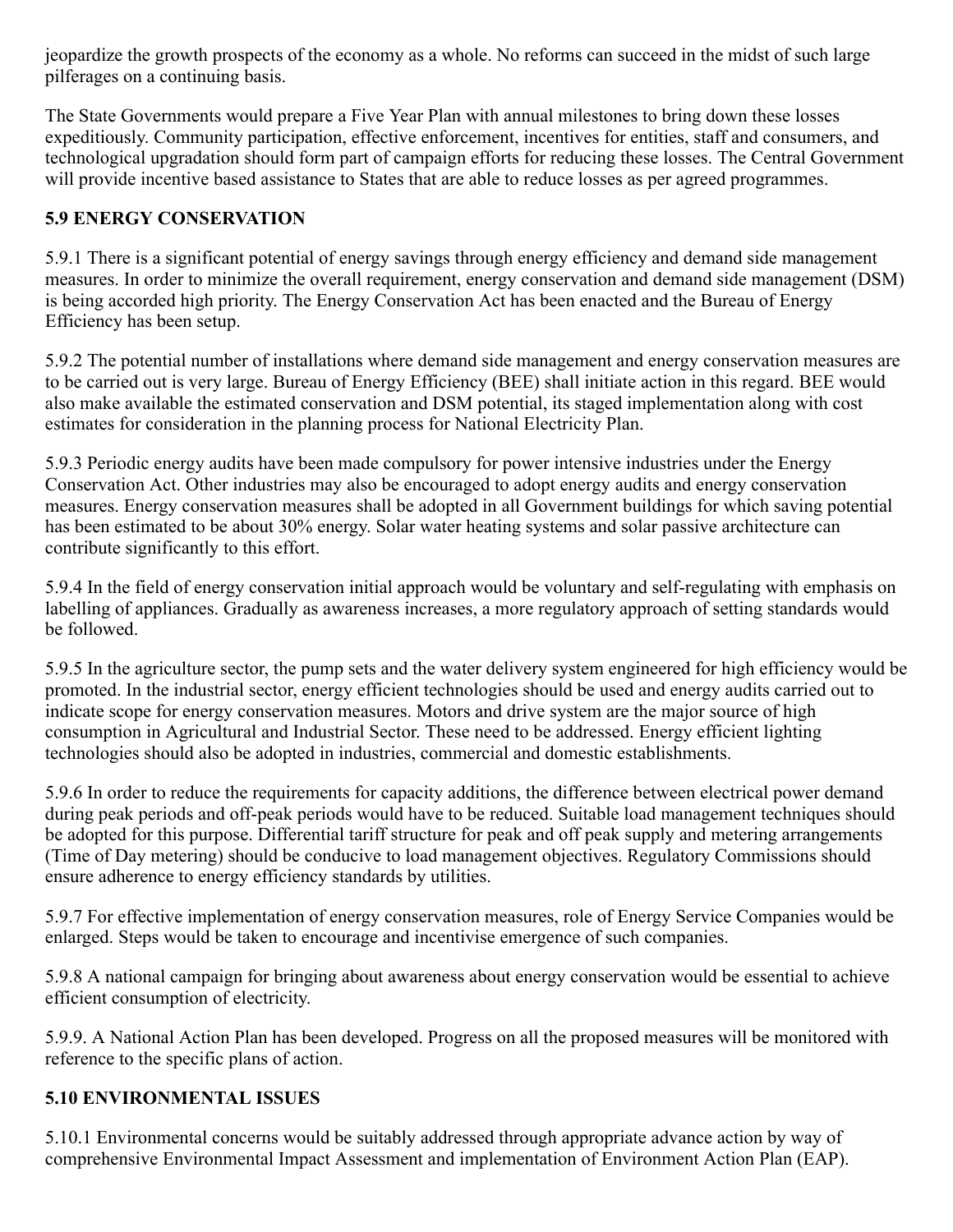5.10.2 Steps would be taken for coordinating the efforts for streamlining the procedures in regard to grant of environmental clearances including setting up of 'Land Bank' and 'Forest Bank'.

5.10.3 Appropriate catchment area treatment for hydro projects would also be ensured and monitored.

5.10.4 Setting up of coal washeries will be encouraged. Suitable steps would also be taken so that utilization of fly ash is ensured as per environmental guidelines.

5.10.5 Setting up of municipal solid waste energy projects in urban areas and recovery of energy from industrial effluents will also be encouraged with a view to reducing environmental pollution apart from generating additional energy.

5.10.6 Full compliance with prescribed environmental norms and standards must be achieved in operations of all generating plants.

## **5.11 TRAINING AND HUMAN RESOURCE DEVELOPMENT**

In the new reforms framework ushered by Electricity Act 2003, it is particularly important that the electricity industry has access to properly trained human resource. Therefore, concerted action would be taken for augmenting training infrastructure so that adequate well-trained human resource is made available as per the need of the industry. Special attention would need to be paid by the industry for establishing training infrastructure in the field of electricity distribution, regulation, trading and power markets. Efforts should be made so that personnel of electricity supply industry both in the private and public sector become more cost-conscious and consumerfriendly.

## **5.12 COGENERATION AND NON-CONVENTIONAL ENERGY SOURCES**

5.12.1 Non-conventional sources of energy being the most environment friendly there is an urgent need to promote generation of electricity based on such sources of energy. For this purpose, efforts need to be made to reduce the capital cost of projects based on non-conventional and renewable sources of energy. Cost of energy can also be reduced by promoting competition within such projects. At the same time, adequate promotional measures would also have to be taken for development of technologies and a sustained growth of these sources.

5.12.2 The Electricity Act 2003 provides that co-generation and generation of electricity from non-conventional sources would be promoted by the SERCs by providing suitable measures for connectivity with grid and sale of electricity to any person and also by specifying, for purchase of electricity from such sources, a percentage of the total consumption of electricity in the area of a distribution licensee. Such percentage for purchase of power from non-conventional sources should be made applicable for the tariffs to be determined by the SERCs at the earliest. Progressively the share of electricity from non-conventional sources would need to be increased as prescribed by State Electricity Regulatory Commissions. Such purchase by distribution companies shall be through competitive bidding process. Considering the fact that it will take some time before non-conventional technologies compete, in terms of cost, with conventional sources, the Commission may determine an appropriate differential in prices to promote these technologies.

5.12.3 Industries in which both process heat and electricity are needed are well suited for cogeneration of electricity. A significant potential for cogeneration exists in the country, particularly in the sugar industry. SERCs may promote arrangements between the co-generator and the concerned distribution licensee for purchase of surplus power from such plants. Cogeneration system also needs to be encouraged in the overall interest of energy efficiency and also grid stability.

## **5.13 PROTECTION OF CONSUMER INTERESTS AND QUALITY STANDARDS**

5.13.1 Appropriate Commission should regulate utilities based on pre-determined indices on quality of power supply. Parameters should include, amongst others, frequency and duration of interruption, voltage parameters,